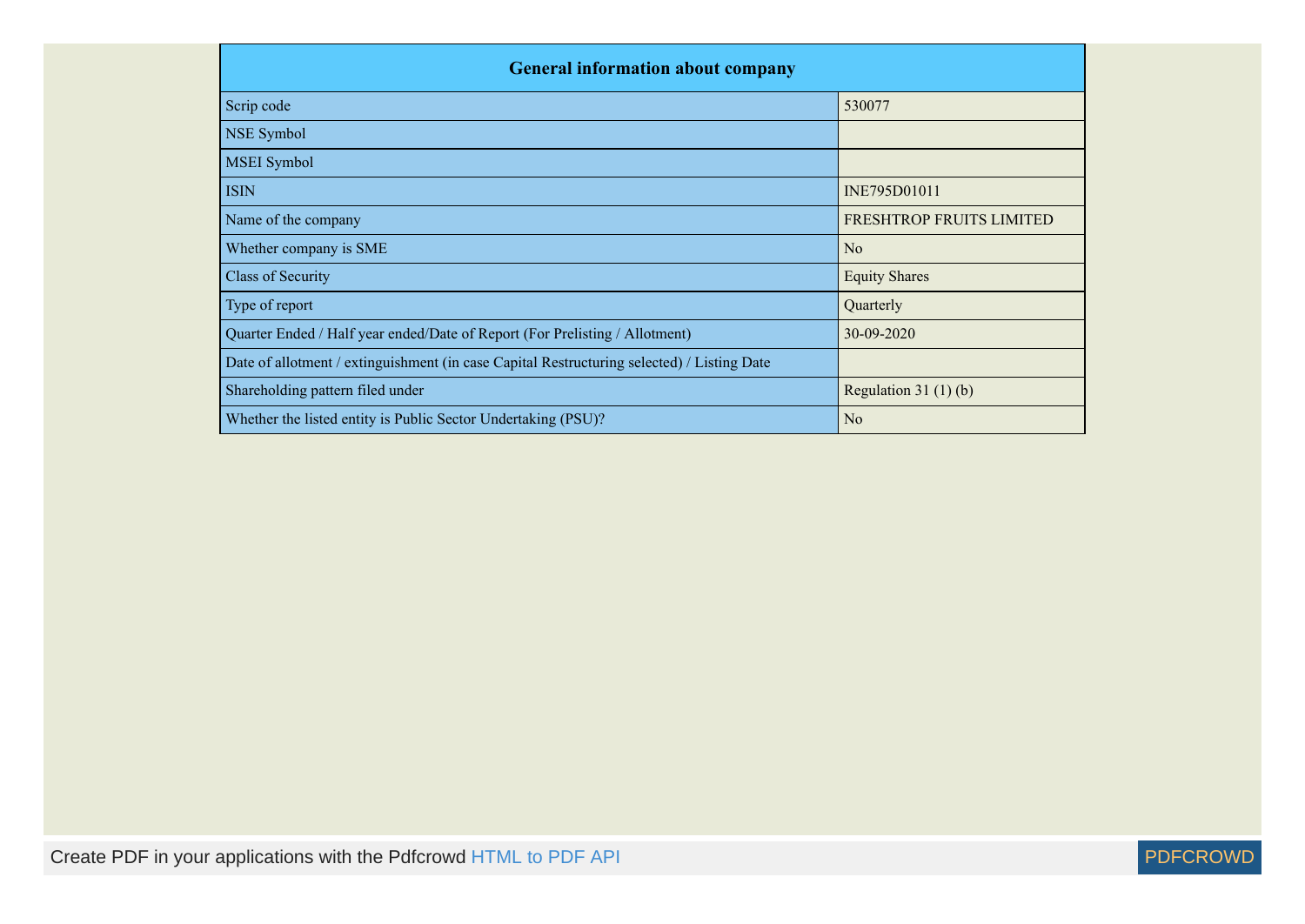|                | <b>Declaration</b>                                                                        |                |                                |                              |                             |  |  |  |  |
|----------------|-------------------------------------------------------------------------------------------|----------------|--------------------------------|------------------------------|-----------------------------|--|--|--|--|
| Sr.<br>No.     | Particular                                                                                | Yes/No         | Promoter and<br>Promoter Group | <b>Public</b><br>shareholder | Non Promoter-<br>Non Public |  |  |  |  |
|                | Whether the Listed Entity has issued any partly paid up shares?                           | No             | No                             | No                           | No                          |  |  |  |  |
| $\overline{2}$ | Whether the Listed Entity has issued any Convertible Securities<br>$\Omega$               | N <sub>o</sub> | No                             | No                           | No                          |  |  |  |  |
| $\overline{3}$ | Whether the Listed Entity has issued any Warrants?                                        | No             | No                             | No                           | No                          |  |  |  |  |
| $\overline{4}$ | Whether the Listed Entity has any shares against which<br>depository receipts are issued? | No             | No                             | No                           | No                          |  |  |  |  |
| 5              | Whether the Listed Entity has any shares in locked-in?                                    | No             | No                             | No                           | No                          |  |  |  |  |
| 6              | Whether any shares held by promoters are pledge or otherwise<br>encumbered?               | N <sub>o</sub> | No                             |                              |                             |  |  |  |  |
| 7              | Whether company has equity shares with differential voting<br>rights?                     | No             | No                             | $\rm No$                     | No                          |  |  |  |  |
| 8              | Whether the listed entity has any significant beneficial owner?                           | Yes            |                                |                              |                             |  |  |  |  |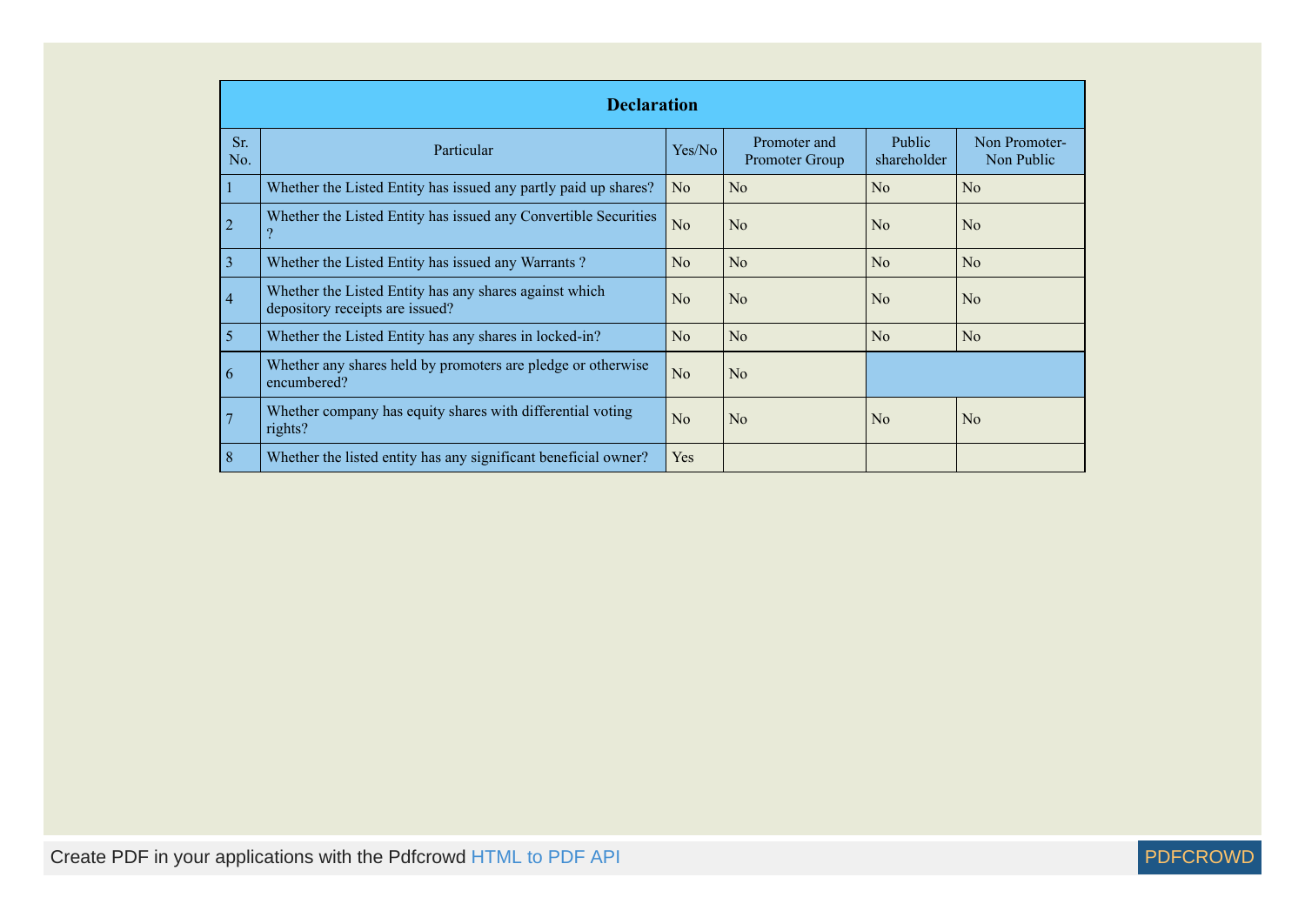|                                        | <b>Table I - Summary Statement holding of specified securities</b> |              |                      |                             |                                        |                              |                                          |                           |               |                                      |                     |  |
|----------------------------------------|--------------------------------------------------------------------|--------------|----------------------|-----------------------------|----------------------------------------|------------------------------|------------------------------------------|---------------------------|---------------|--------------------------------------|---------------------|--|
|                                        | Category                                                           | Nos. Of      | No. of<br>fully paid | No. Of<br>Partly<br>paid-up | No. Of<br>shares                       | Total nos.<br>shares         | Shareholding as a<br>$%$ of total no. of | class of securities (IX)  |               | Number of Voting Rights held in each |                     |  |
| Category<br>$\left( \mathrm{I}\right)$ | $\alpha$ f<br>shareholder                                          | shareholders | up equity            | equity                      | underlying<br>held (VII)<br>Depository |                              | shares (calculated<br>as per SCRR,       | No of Voting (XIV) Rights |               |                                      | Total as a          |  |
|                                        | (II)                                                               | (III)        | shares<br>held (IV)  | shares<br>held<br>(V)       | Receipts<br>(VI)                       | $= (IV) +$<br>$(V)$ + $(VI)$ | 1957) (VIII) As a<br>% of $(A+B+C2)$     | Class eg:<br>$\mathbf{X}$ | Class<br>eg:y | Total                                | $%$ of<br>$(A+B+C)$ |  |
| (A)                                    | Promoter<br>$\&$<br>Promoter<br>Group                              | 6            | 6255333              |                             |                                        | 6255333                      | 56.13                                    | 6255333                   |               | 6255333                              | 56.13               |  |
| (B)                                    | Public                                                             | 6822         | 4889667              |                             |                                        | 4889667                      | 43.87                                    | 4889667                   |               | 4889667                              | 43.87               |  |
| (C)                                    | <b>Non</b><br>Promoter-<br>Non Public                              |              |                      |                             |                                        |                              |                                          |                           |               |                                      |                     |  |
| (C1)                                   | <b>Shares</b><br>underlying<br><b>DRs</b>                          |              |                      |                             |                                        |                              |                                          |                           |               |                                      |                     |  |
| (C2)                                   | Shares held<br>by<br>Employee<br><b>Trusts</b>                     |              |                      |                             |                                        |                              |                                          |                           |               |                                      |                     |  |
|                                        | Total                                                              | 6828         | 11145000             |                             |                                        | 11145000                     | 100                                      | 11145000                  |               | 11145000                             | 100                 |  |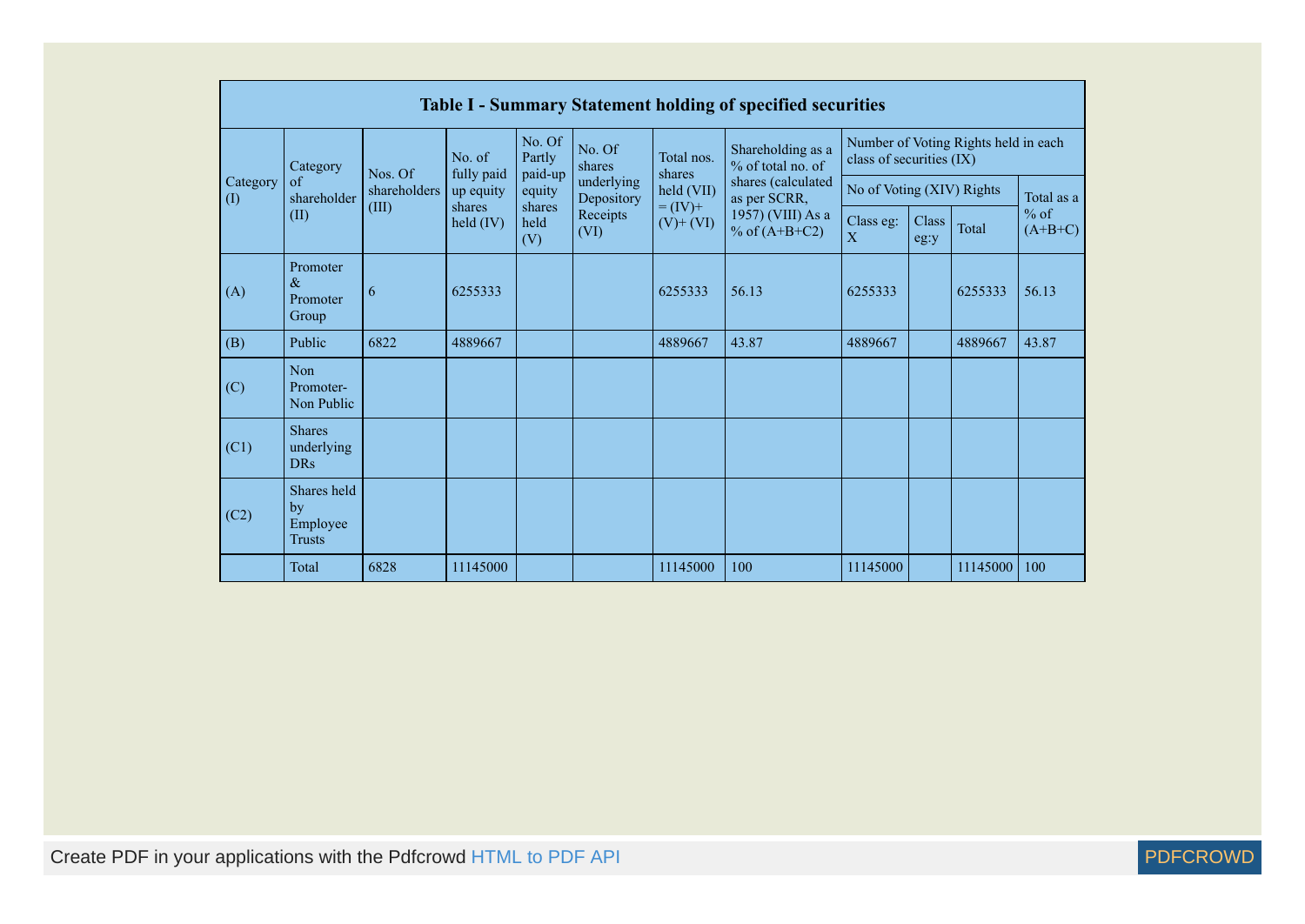|              |                                                |                                                 |                                           |                                                           | Table I - Summary Statement holding of specified securities                                |                                        |                                                         |                                                                               |                                                         |                                       |
|--------------|------------------------------------------------|-------------------------------------------------|-------------------------------------------|-----------------------------------------------------------|--------------------------------------------------------------------------------------------|----------------------------------------|---------------------------------------------------------|-------------------------------------------------------------------------------|---------------------------------------------------------|---------------------------------------|
| Category     | Category<br>of                                 | No. Of<br><b>Shares</b><br>Underlying           | No. of<br><b>Shares</b><br>Underlying     | No. Of Shares<br>Underlying<br>Outstanding<br>convertible | Shareholding, as a %<br>assuming full<br>conversion of<br>convertible securities (         | Number of<br>Locked in<br>shares (XII) |                                                         | Number of<br><b>Shares</b><br>pledged or<br>otherwise<br>encumbered<br>(XIII) |                                                         | Number of<br>equity shares<br>held in |
| $($ $\Gamma$ | shareholder<br>(II)                            | Outstanding<br>convertible<br>securities<br>(X) | Outstanding<br><b>Warrants</b><br>$(X_i)$ | securities and<br>No. Of<br>Warrants (Xi)<br>(a)          | as a percentage of<br>diluted share capital)<br>$(XI) = (VII)+(X) As a %$<br>of $(A+B+C2)$ | No.<br>(a)                             | As a<br>$%$ of<br>total<br><b>Shares</b><br>held<br>(b) | No.<br>(a)                                                                    | As a<br>$%$ of<br>total<br><b>Shares</b><br>held<br>(b) | dematerialized<br>form $(XIV)$        |
| (A)          | Promoter<br>$\&$<br>Promoter<br>Group          |                                                 |                                           |                                                           | 56.13                                                                                      |                                        |                                                         |                                                                               |                                                         | 6255333                               |
| (B)          | Public                                         |                                                 |                                           |                                                           | 43.87                                                                                      |                                        |                                                         |                                                                               |                                                         | 4508863                               |
| (C)          | Non<br>Promoter-<br>Non Public                 |                                                 |                                           |                                                           |                                                                                            |                                        |                                                         |                                                                               |                                                         |                                       |
| (C1)         | <b>Shares</b><br>underlying<br><b>DRs</b>      |                                                 |                                           |                                                           |                                                                                            |                                        |                                                         |                                                                               |                                                         |                                       |
| (C2)         | Shares held<br>by<br>Employee<br><b>Trusts</b> |                                                 |                                           |                                                           |                                                                                            |                                        |                                                         |                                                                               |                                                         |                                       |
|              | Total                                          |                                                 |                                           |                                                           | 100                                                                                        |                                        |                                                         |                                                                               |                                                         | 10764196                              |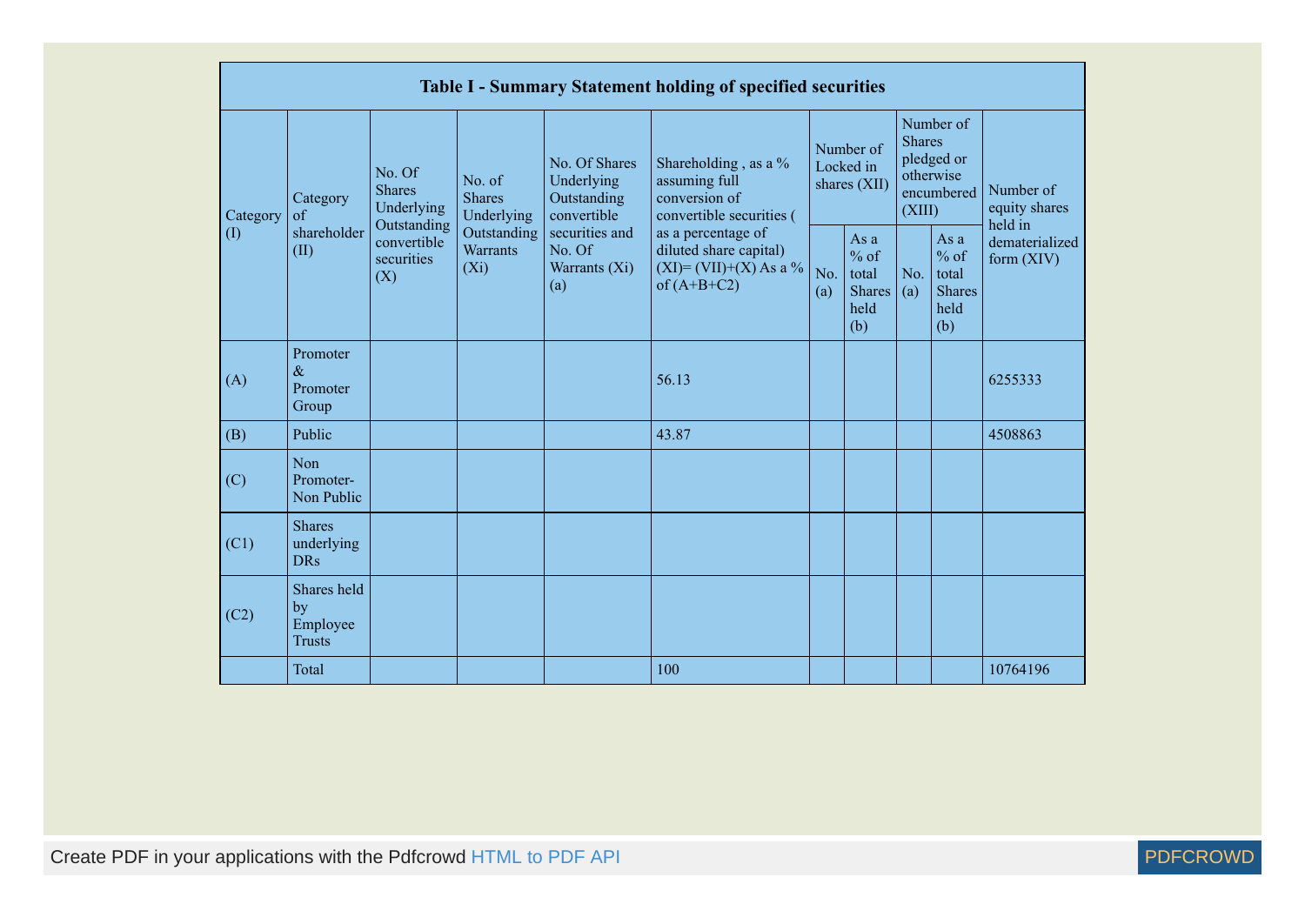|                                                                                                | Table II - Statement showing shareholding pattern of the Promoter and Promoter Group |                                  |                                                  |                                 |                                    |                             |                                                      |                               |                           |                                 |                                 |
|------------------------------------------------------------------------------------------------|--------------------------------------------------------------------------------------|----------------------------------|--------------------------------------------------|---------------------------------|------------------------------------|-----------------------------|------------------------------------------------------|-------------------------------|---------------------------|---------------------------------|---------------------------------|
|                                                                                                |                                                                                      |                                  | No. of                                           | No.<br>Of<br>Partly             | No. Of                             | Total nos.                  | Shareholding<br>as a % of<br>total no. of            | each class of securities (IX) |                           | Number of Voting Rights held in |                                 |
| Sr.                                                                                            | Category & Name<br>of the<br>Shareholders (I)                                        | Nos. Of<br>shareholders<br>(III) | fully paid<br>up equity<br>shares<br>$held$ (IV) | paid-<br>up                     | shares<br>underlying<br>Depository | shares<br>held<br>$(VII) =$ | shares<br>(calculated as                             |                               | No of Voting (XIV) Rights |                                 | Total<br>as a $\%$              |
|                                                                                                |                                                                                      |                                  |                                                  | equity<br>shares<br>held<br>(V) | Receipts<br>(VI)                   | $(IV)+$<br>$(V)$ + $(VI)$   | per SCRR,<br>1957) (VIII)<br>As a % of<br>$(A+B+C2)$ | Class eg:<br>$\mathbf X$      | Class<br>eg:y             | Total                           | of<br>Total<br>Voting<br>rights |
| $\overline{A}$                                                                                 | Table II - Statement showing shareholding pattern of the Promoter and Promoter Group |                                  |                                                  |                                 |                                    |                             |                                                      |                               |                           |                                 |                                 |
| (1)                                                                                            | Indian                                                                               |                                  |                                                  |                                 |                                    |                             |                                                      |                               |                           |                                 |                                 |
| (a)                                                                                            | Individuals/Hindu<br>undivided Family                                                | $\overline{5}$                   | 4153685                                          |                                 |                                    | 4153685                     | 37.27                                                | 4153685                       |                           | 4153685                         | 37.27                           |
| (d)                                                                                            | Any Other<br>(specify)                                                               | $\mathbf{1}$                     | 2101648                                          |                                 |                                    | 2101648                     | 18.86                                                | 2101648                       |                           | 2101648                         | 18.86                           |
| Sub-Total<br>(A)(1)                                                                            |                                                                                      | 6                                | 6255333                                          |                                 |                                    | 6255333                     | 56.13                                                | 6255333                       |                           | 6255333                         | 56.13                           |
| (2)                                                                                            | Foreign                                                                              |                                  |                                                  |                                 |                                    |                             |                                                      |                               |                           |                                 |                                 |
| Total<br>Shareholding<br>of Promoter<br>and<br>Promoter<br>Group $(A)=$<br>$(A)(1)+(A)$<br>(2) |                                                                                      | 6                                | 6255333                                          |                                 |                                    | 6255333                     | 56.13                                                | 6255333                       |                           | 6255333                         | 56.13                           |
| $\, {\bf B}$                                                                                   | Table III - Statement showing shareholding pattern of the Public shareholder         |                                  |                                                  |                                 |                                    |                             |                                                      |                               |                           |                                 |                                 |
| (1)                                                                                            | Institutions                                                                         |                                  |                                                  |                                 |                                    |                             |                                                      |                               |                           |                                 |                                 |
| (e)                                                                                            | Foreign Portfolio<br>Investors                                                       | 3                                | 388873                                           |                                 |                                    | 388873                      | 3.49                                                 | 388873                        |                           | 388873                          | 3.49                            |
| (f)                                                                                            | Financial<br>Institutions/<br><b>Banks</b>                                           | $\mathbf{1}$                     | 25                                               |                                 |                                    | 25                          | $\mathbf{0}$                                         | 25                            |                           | 25                              | $\mathbf{0}$                    |
| Sub-Total                                                                                      |                                                                                      | $\overline{4}$                   | 388898                                           |                                 |                                    | 388898                      | 3.49                                                 | 388898                        |                           | 388898                          | 3.49                            |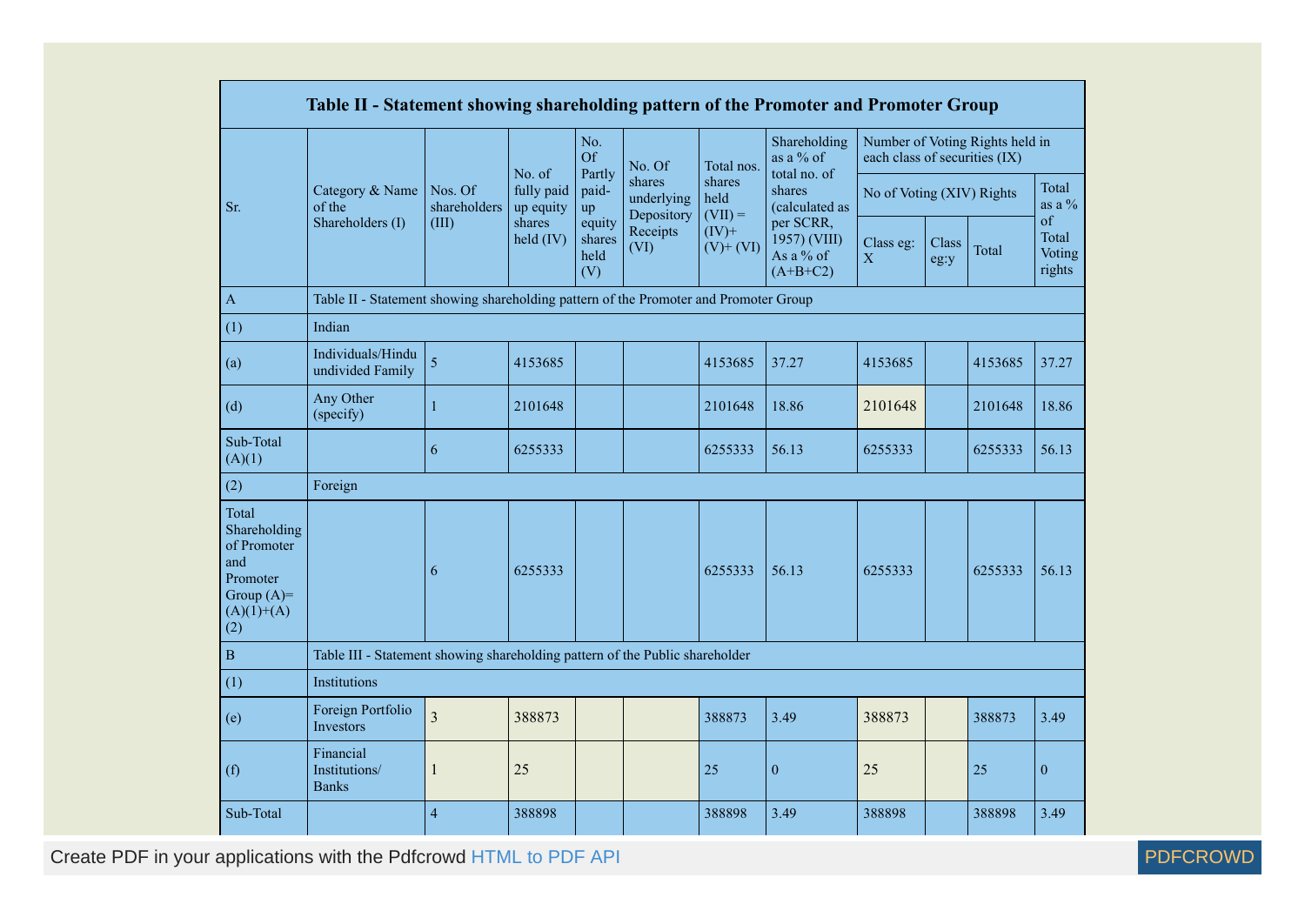| (B)(1)                                                                        |                                                                                                                     |      |          |  |  |          |       |          |  |          |       |
|-------------------------------------------------------------------------------|---------------------------------------------------------------------------------------------------------------------|------|----------|--|--|----------|-------|----------|--|----------|-------|
| (3)                                                                           | Non-institutions                                                                                                    |      |          |  |  |          |       |          |  |          |       |
| (a(i))                                                                        | Individuals -<br>i.Individual<br>shareholders<br>holding nominal<br>share capital up to<br>Rs. 2 lakhs.             | 6378 | 2966777  |  |  | 2966777  | 26.62 | 2966777  |  | 2966777  | 26.62 |
| (a(ii))                                                                       | Individuals - ii.<br>Individual<br>shareholders<br>holding nominal<br>share capital in<br>excess of Rs. 2<br>lakhs. | 12   | 687568   |  |  | 687568   | 6.17  | 687568   |  | 687568   | 6.17  |
| (b)                                                                           | NBFCs registered<br>with RBI                                                                                        | 1    | 600      |  |  | 600      | 0.01  | 600      |  | 600      | 0.01  |
| (e)                                                                           | Any Other<br>(specify)                                                                                              | 427  | 845824   |  |  | 845824   | 7.59  | 845824   |  | 845824   | 7.59  |
| Sub-Total<br>(B)(3)                                                           |                                                                                                                     | 6818 | 4500769  |  |  | 4500769  | 40.38 | 4500769  |  | 4500769  | 40.38 |
| <b>Total Public</b><br>Shareholding<br>$(B)= (B)(1) +$<br>$(B)(2)+(B)$<br>(3) |                                                                                                                     | 6822 | 4889667  |  |  | 4889667  | 43.87 | 4889667  |  | 4889667  | 43.87 |
| $\overline{C}$                                                                | Table IV - Statement showing shareholding pattern of the Non Promoter- Non Public shareholder                       |      |          |  |  |          |       |          |  |          |       |
| Total (<br>$A+B+C2$ )                                                         |                                                                                                                     | 6828 | 11145000 |  |  | 11145000 | 100   | 11145000 |  | 11145000 | 100   |
| Total<br>$(A+B+C)$                                                            |                                                                                                                     | 6828 | 11145000 |  |  | 11145000 | 100   | 11145000 |  | 11145000 | 100   |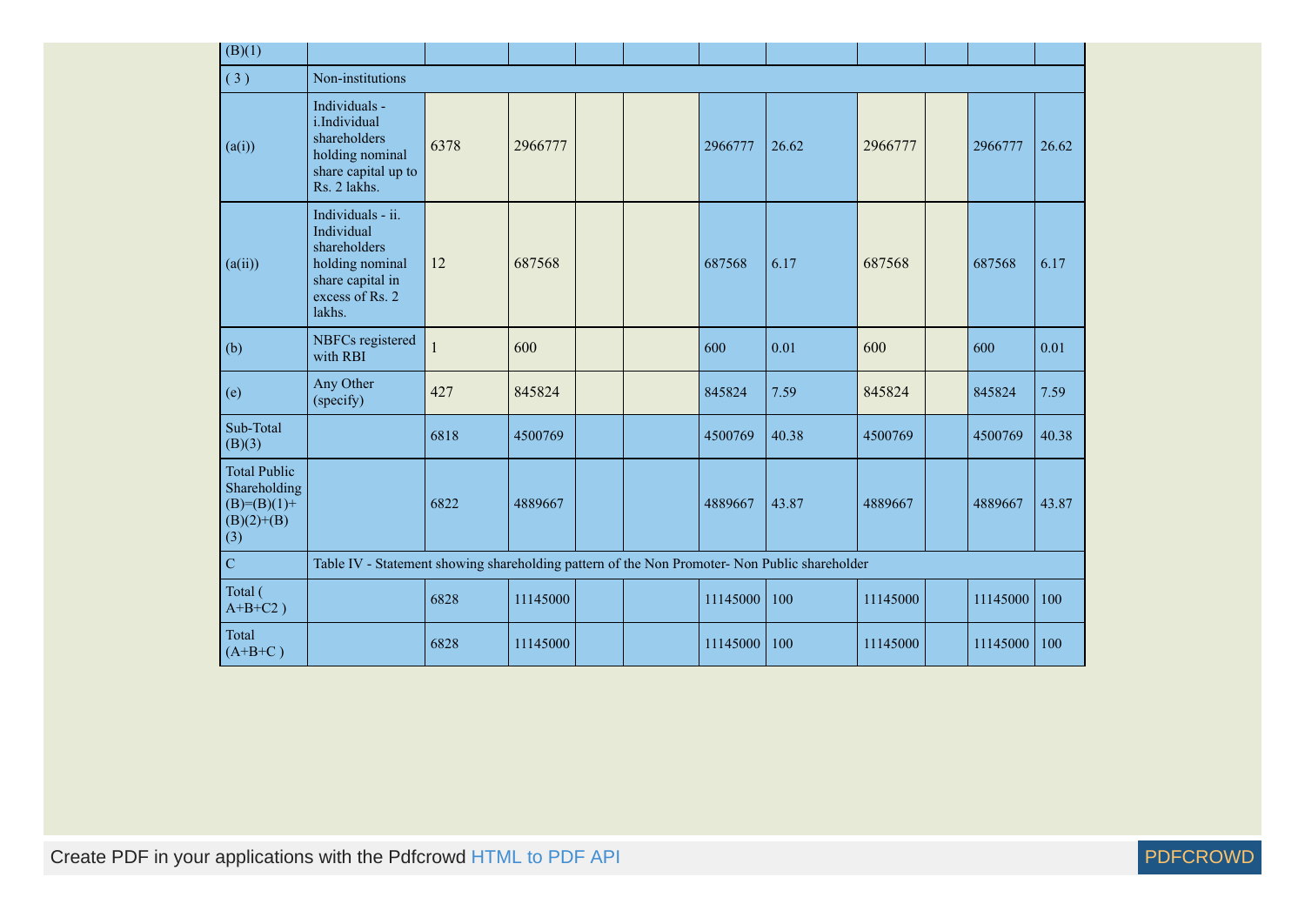|                                                                                         |                                                                                                             |                                           |                                              | Table II - Statement showing shareholding pattern of the Promoter and Promoter Group                                          |  |                                                         |                                                                               |                                                         |                                       |  |
|-----------------------------------------------------------------------------------------|-------------------------------------------------------------------------------------------------------------|-------------------------------------------|----------------------------------------------|-------------------------------------------------------------------------------------------------------------------------------|--|---------------------------------------------------------|-------------------------------------------------------------------------------|---------------------------------------------------------|---------------------------------------|--|
| Sr.                                                                                     | No. Of<br>No. of<br><b>Shares</b><br>Underlying<br><b>Shares</b><br>Underlying<br>Underlying<br>Outstanding |                                           | No. Of Shares<br>Outstanding<br>convertible  | Number of<br>Locked in<br>Shareholding, as a %<br>shares (XII)<br>assuming full conversion of<br>convertible securities (as a |  |                                                         | Number of<br><b>Shares</b><br>pledged or<br>otherwise<br>encumbered<br>(XIII) |                                                         | Number of<br>equity shares<br>held in |  |
|                                                                                         | convertible<br>securities<br>(X)                                                                            | Outstanding<br><b>Warrants</b><br>$(X_i)$ | securities and<br>No. Of Warrants<br>(Xi)(a) | percentage of diluted share<br>capital) (XI)= $(VII)+(X)$ As<br>a % of $(A+B+C2)$<br>No.<br>(a)                               |  | As a<br>$%$ of<br>total<br><b>Shares</b><br>held<br>(b) | No.<br>(a)                                                                    | As a<br>$%$ of<br>total<br><b>Shares</b><br>held<br>(b) | dematerialized<br>form $(XIV)$        |  |
| $\overline{A}$                                                                          |                                                                                                             |                                           |                                              | Table II - Statement showing shareholding pattern of the Promoter and Promoter Group                                          |  |                                                         |                                                                               |                                                         |                                       |  |
| (1)                                                                                     | Indian                                                                                                      |                                           |                                              |                                                                                                                               |  |                                                         |                                                                               |                                                         |                                       |  |
| (a)                                                                                     |                                                                                                             |                                           |                                              | 37.27                                                                                                                         |  |                                                         |                                                                               |                                                         | 4153685                               |  |
| (d)                                                                                     |                                                                                                             |                                           |                                              | 18.86                                                                                                                         |  |                                                         |                                                                               |                                                         | 2101648                               |  |
| Sub-Total (A)<br>(1)                                                                    |                                                                                                             |                                           |                                              | 56.13                                                                                                                         |  |                                                         |                                                                               |                                                         | 6255333                               |  |
| (2)                                                                                     | Foreign                                                                                                     |                                           |                                              |                                                                                                                               |  |                                                         |                                                                               |                                                         |                                       |  |
| Total<br>Shareholding<br>of Promoter<br>and Promoter<br>Group $(A)=$<br>$(A)(1)+(A)(2)$ |                                                                                                             |                                           |                                              | 56.13                                                                                                                         |  |                                                         |                                                                               |                                                         | 6255333                               |  |
| $\, {\bf B}$                                                                            |                                                                                                             |                                           |                                              | Table III - Statement showing shareholding pattern of the Public shareholder                                                  |  |                                                         |                                                                               |                                                         |                                       |  |
| (1)                                                                                     | Institutions                                                                                                |                                           |                                              |                                                                                                                               |  |                                                         |                                                                               |                                                         |                                       |  |
| (e)                                                                                     |                                                                                                             |                                           |                                              | 3.49                                                                                                                          |  |                                                         |                                                                               |                                                         | 388873                                |  |
| (f)                                                                                     |                                                                                                             |                                           |                                              | $\mathbf{0}$                                                                                                                  |  |                                                         |                                                                               |                                                         | 25                                    |  |
| Sub-Total (B)<br>(1)                                                                    |                                                                                                             |                                           |                                              | 3.49                                                                                                                          |  |                                                         |                                                                               |                                                         | 388898                                |  |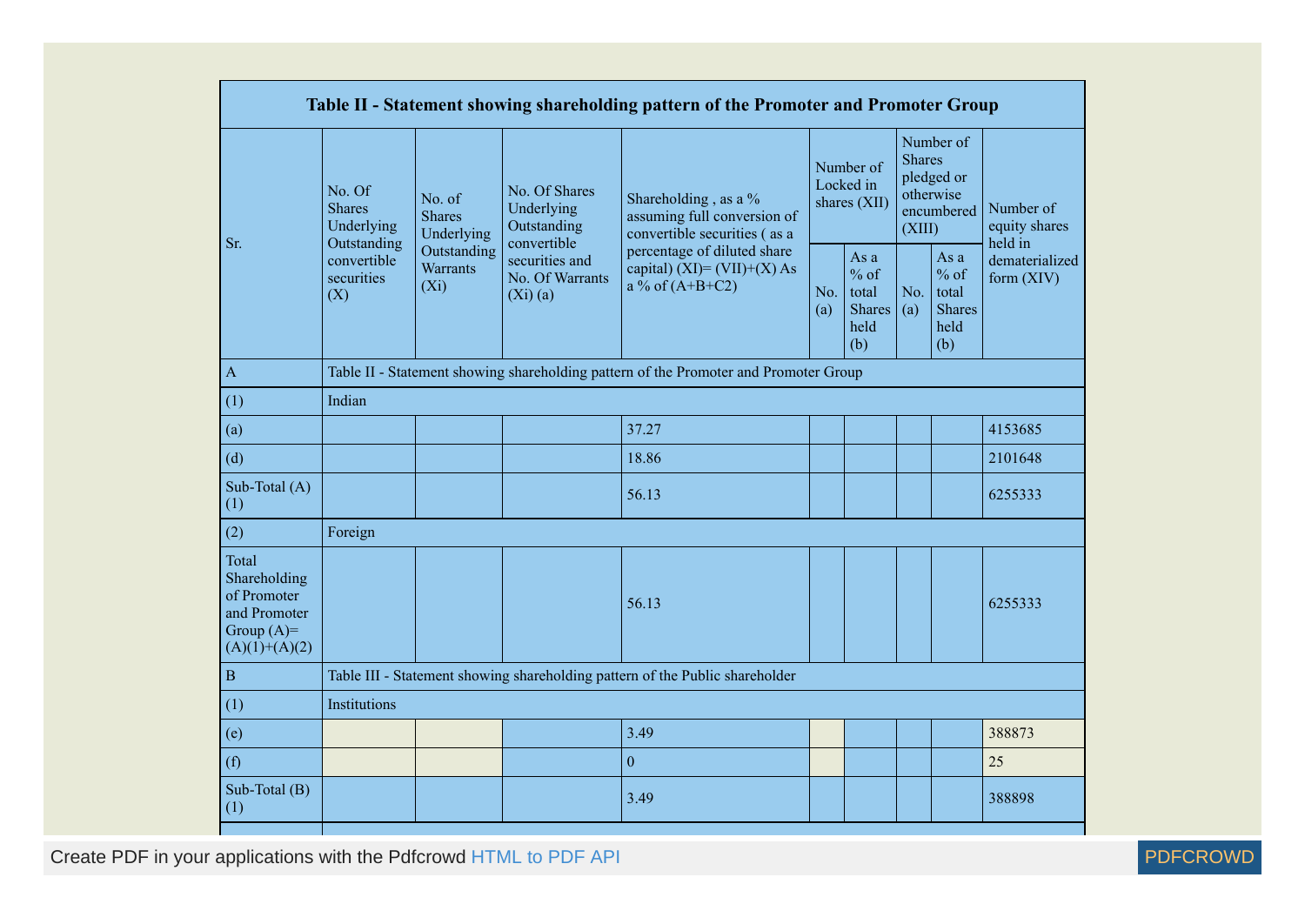| (3)                                                                       | Non-institutions |  |                                                                                               |  |  |          |
|---------------------------------------------------------------------------|------------------|--|-----------------------------------------------------------------------------------------------|--|--|----------|
| (a(i))                                                                    |                  |  | 26.62                                                                                         |  |  | 2712673  |
| (a(ii))                                                                   |                  |  | 6.17                                                                                          |  |  | 687568   |
| (b)                                                                       |                  |  | 0.01                                                                                          |  |  | 600      |
| (e)                                                                       |                  |  | 7.59                                                                                          |  |  | 719124   |
| Sub-Total (B)<br>(3)                                                      |                  |  | 40.38                                                                                         |  |  | 4119965  |
| <b>Total Public</b><br>Shareholding<br>$(B)= (B)(1) +$<br>$(B)(2)+(B)(3)$ |                  |  | 43.87                                                                                         |  |  | 4508863  |
| $\mathbf C$                                                               |                  |  | Table IV - Statement showing shareholding pattern of the Non Promoter- Non Public shareholder |  |  |          |
| Total (<br>$A+B+C2$ )                                                     |                  |  | 100                                                                                           |  |  | 10764196 |
| Total $(A+B+C)$                                                           |                  |  | 100                                                                                           |  |  | 10764196 |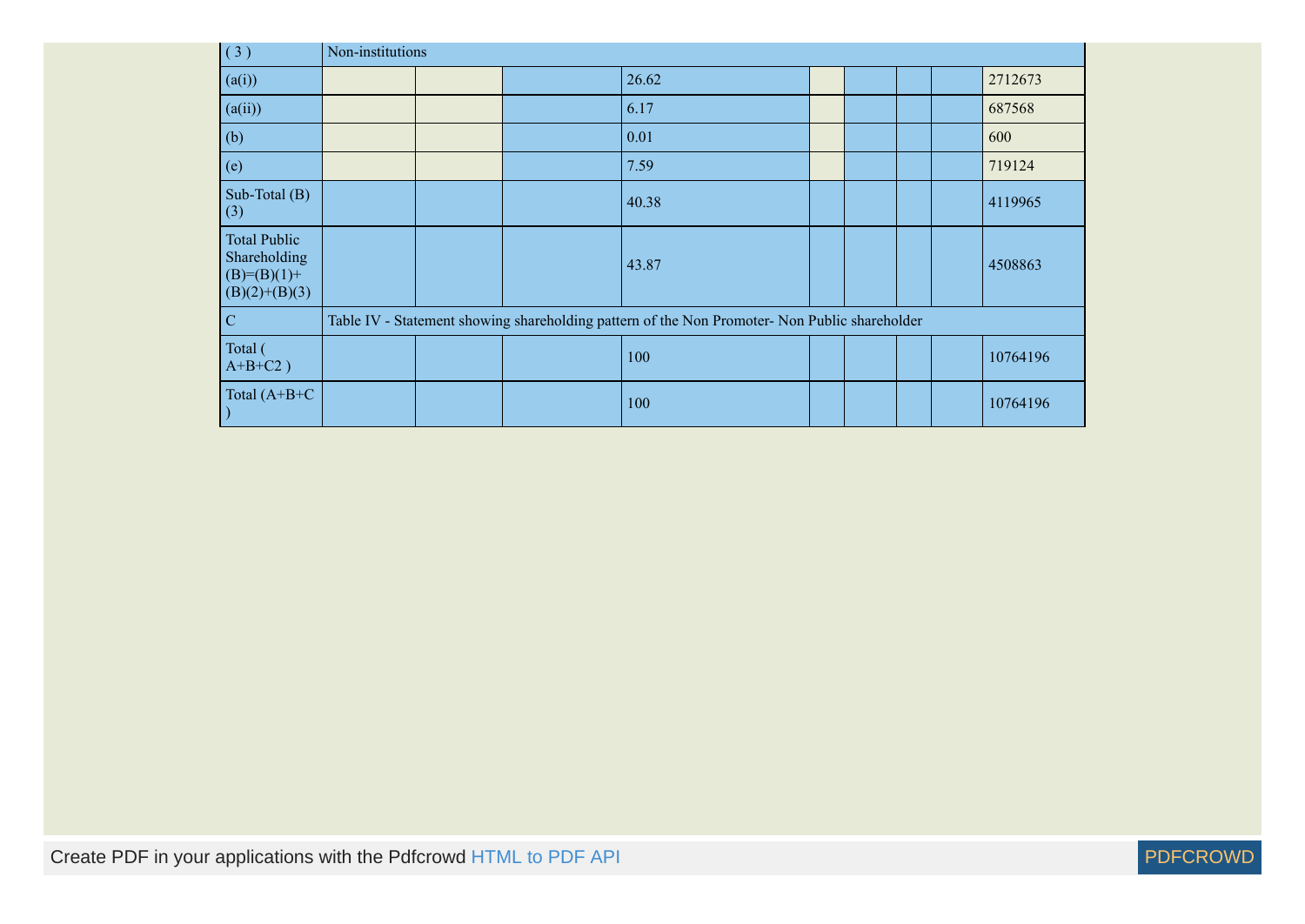|                                                                                                                      |                                                               |                                                    | <b>Individuals/Hindu undivided Family</b> |                                  |                                      |                          |
|----------------------------------------------------------------------------------------------------------------------|---------------------------------------------------------------|----------------------------------------------------|-------------------------------------------|----------------------------------|--------------------------------------|--------------------------|
| Searial No.                                                                                                          | 1                                                             | $\boldsymbol{2}$                                   | $\overline{3}$                            | $\overline{4}$                   | 5                                    |                          |
| Name of the<br>Shareholders (I)                                                                                      | <b>MAYANK</b><br><b>RAMESH</b><br><b>TANDON</b>               | <b>ASHOK</b><br><b>VISHINDAS</b><br><b>MOTIANI</b> | <b>NANITA ASHOK</b><br><b>MOTIANI</b>     | <b>PRIYANKA</b><br><b>TANDON</b> | <b>DIPTI ASHOK</b><br><b>MOTIANI</b> | Click here to<br>go back |
| PAN (II)                                                                                                             | AARPT3422C                                                    | ABCPM8237G                                         | ACDPM5531B                                | ADKPM4788Q                       | ANWPM2418B                           | Total                    |
| No. of fully paid<br>up equity shares<br>$held$ (IV)                                                                 | 439676                                                        | 1546398                                            | 855442                                    | 580205                           | 731964                               | 4153685                  |
| No. Of Partly paid-<br>up equity shares<br>held (V)                                                                  |                                                               |                                                    |                                           |                                  |                                      |                          |
| No. Of shares<br>underlying<br>Depository<br>Receipts (VI)                                                           |                                                               |                                                    |                                           |                                  |                                      |                          |
| Total nos. shares<br>held $(VII) = (IV) +$<br>$(V)$ + $(VI)$                                                         | 439676                                                        | 1546398                                            | 855442                                    | 580205                           | 731964                               | 4153685                  |
| Shareholding as a<br>% of total no. of<br>shares (calculated<br>as per SCRR,<br>1957) (VIII) As a<br>% of $(A+B+C2)$ | 3.95                                                          | 13.88                                              | 7.68                                      | 5.21                             | 6.57                                 | 37.27                    |
|                                                                                                                      | Number of Voting Rights held in each class of securities (IX) |                                                    |                                           |                                  |                                      |                          |
| Class eg:X                                                                                                           | 439676                                                        | 1546398                                            | 855442                                    | 580205                           | 731964                               | 4153685                  |
| Class eg:y                                                                                                           |                                                               |                                                    |                                           |                                  |                                      |                          |
| Total                                                                                                                | 439676                                                        | 1546398                                            | 855442                                    | 580205                           | 731964                               | 4153685                  |
| Total as a % of<br><b>Total Voting rights</b>                                                                        | 3.95                                                          | 13.88                                              | 7.68                                      | 5.21                             | 6.57                                 | 37.27                    |
| No. Of Shares<br>Underlying<br>Outstanding                                                                           |                                                               |                                                    |                                           |                                  |                                      |                          |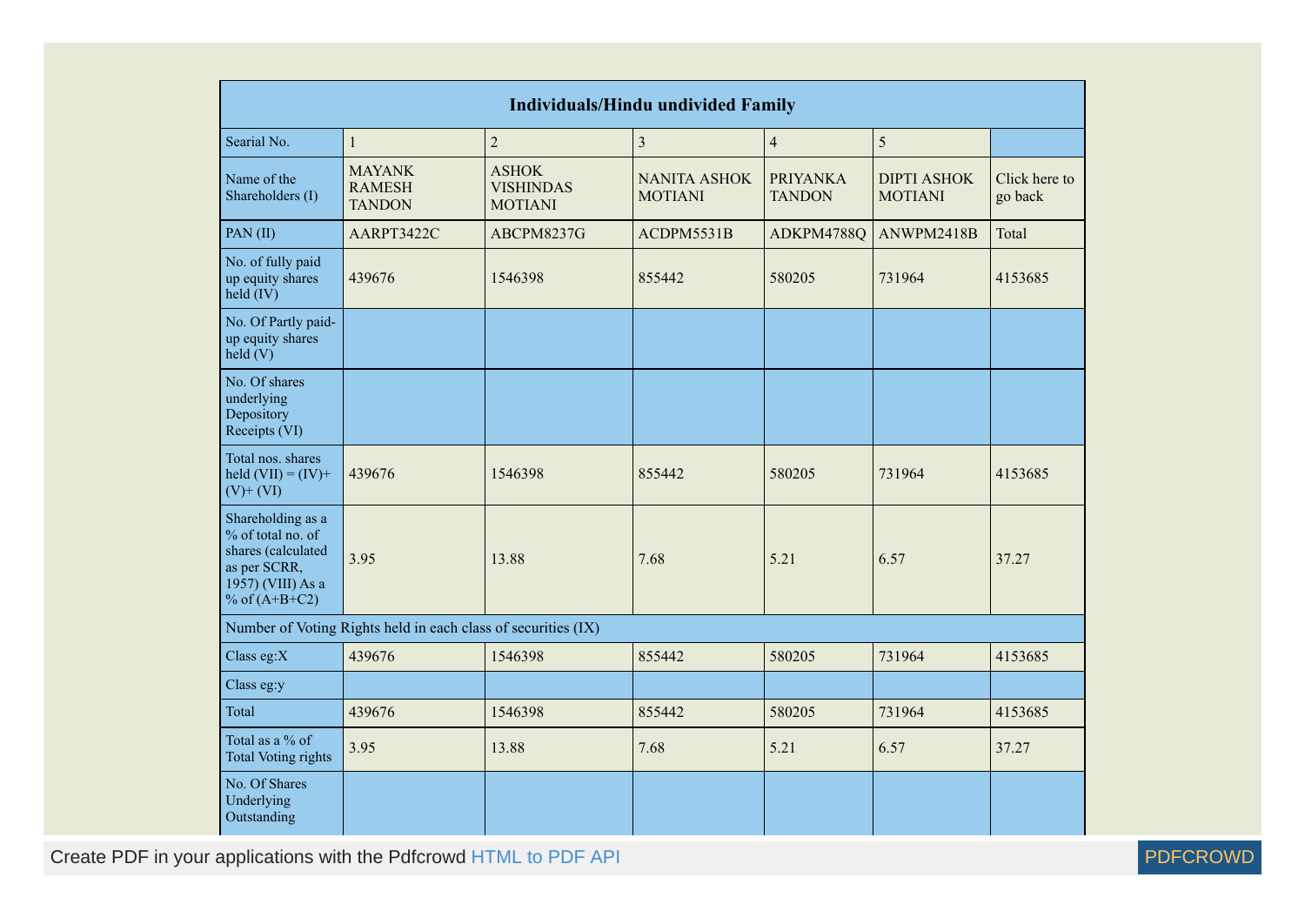| convertible<br>securities $(X)$                                                                                                                                                             |                                                         |          |          |          |          |         |
|---------------------------------------------------------------------------------------------------------------------------------------------------------------------------------------------|---------------------------------------------------------|----------|----------|----------|----------|---------|
| No. of Shares<br>Underlying<br>Outstanding<br>Warrants (Xi)                                                                                                                                 |                                                         |          |          |          |          |         |
| No. Of Shares<br>Underlying<br>Outstanding<br>convertible<br>securities and No.<br>Of Warrants (Xi)<br>(a)                                                                                  |                                                         |          |          |          |          |         |
| Shareholding, as a<br>% assuming full<br>conversion of<br>convertible<br>securities (as a<br>percentage of<br>diluted share<br>capital) $(XI)$ =<br>$(VII)+(Xi)(a)$ As a<br>% of $(A+B+C2)$ | 3.95                                                    | 13.88    | 7.68     | 5.21     | 6.57     | 37.27   |
| Number of Locked in shares (XII)                                                                                                                                                            |                                                         |          |          |          |          |         |
| No. $(a)$                                                                                                                                                                                   |                                                         |          |          |          |          |         |
| As a % of total<br>Shares held (b)                                                                                                                                                          |                                                         |          |          |          |          |         |
|                                                                                                                                                                                             | Number of Shares pledged or otherwise encumbered (XIII) |          |          |          |          |         |
| No. (a)                                                                                                                                                                                     |                                                         |          |          |          |          |         |
| As a % of total<br>Shares held (b)                                                                                                                                                          |                                                         |          |          |          |          |         |
| Number of equity<br>shares held in<br>dematerialized<br>form (XIV)                                                                                                                          | 439676                                                  | 1546398  | 855442   | 580205   | 731964   | 4153685 |
| Reason for not providing PAN                                                                                                                                                                |                                                         |          |          |          |          |         |
| Reason for not<br>providing PAN                                                                                                                                                             |                                                         |          |          |          |          |         |
| Shareholder type                                                                                                                                                                            | Promoter                                                | Promoter | Promoter | Promoter | Promoter |         |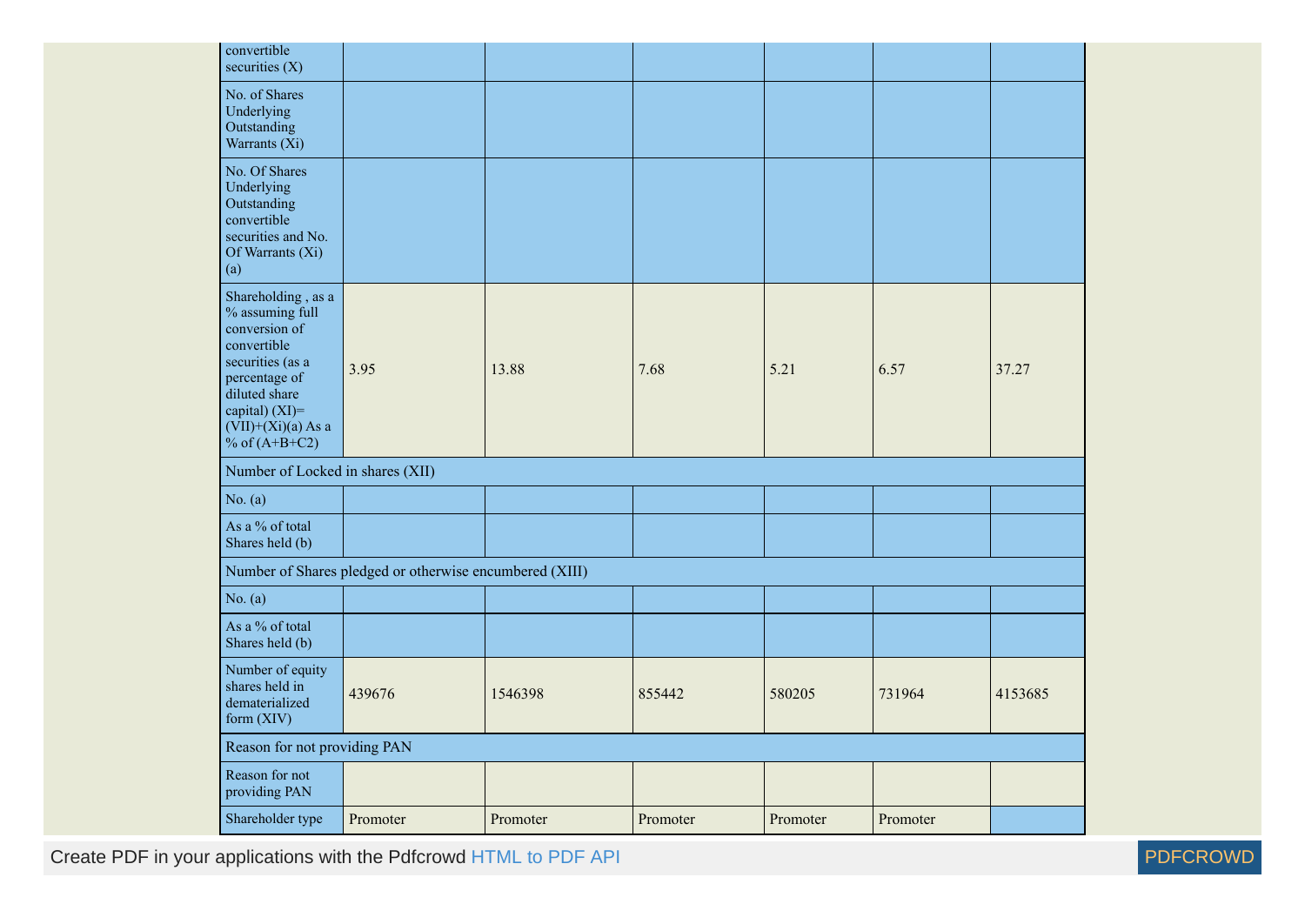|                                                                                                                      | Any Other (specify)                                           |                       |  |  |  |  |  |  |  |
|----------------------------------------------------------------------------------------------------------------------|---------------------------------------------------------------|-----------------------|--|--|--|--|--|--|--|
| Searial No.                                                                                                          | $\,1$                                                         |                       |  |  |  |  |  |  |  |
| Category                                                                                                             | Other                                                         | Click here to go back |  |  |  |  |  |  |  |
| Name of the<br>Shareholders (I)                                                                                      | FRESHCAP FOODSTUFF LLP                                        |                       |  |  |  |  |  |  |  |
| PAN(II)                                                                                                              | AAEFF2382A                                                    | Total                 |  |  |  |  |  |  |  |
| No. of the<br>Shareholders (I)                                                                                       | 1                                                             | 1                     |  |  |  |  |  |  |  |
| No. of fully paid<br>up equity shares<br>$held$ (IV)                                                                 | 2101648                                                       | 2101648               |  |  |  |  |  |  |  |
| No. Of Partly paid-<br>up equity shares<br>$\text{held}(V)$                                                          |                                                               |                       |  |  |  |  |  |  |  |
| No. Of shares<br>underlying<br>Depository<br>Receipts (VI)                                                           |                                                               |                       |  |  |  |  |  |  |  |
| Total nos. shares<br>held $(VII) = (IV) +$<br>$(V)$ + $(VI)$                                                         | 2101648                                                       | 2101648               |  |  |  |  |  |  |  |
| Shareholding as a<br>% of total no. of<br>shares (calculated<br>as per SCRR,<br>1957) (VIII) As a<br>% of $(A+B+C2)$ | 18.86                                                         | 18.86                 |  |  |  |  |  |  |  |
|                                                                                                                      | Number of Voting Rights held in each class of securities (IX) |                       |  |  |  |  |  |  |  |
| Class eg: X                                                                                                          | 2101648                                                       | 2101648               |  |  |  |  |  |  |  |
| Class eg:y                                                                                                           |                                                               |                       |  |  |  |  |  |  |  |
| Total                                                                                                                | 2101648                                                       | 2101648               |  |  |  |  |  |  |  |
| Total as a % of<br><b>Total Voting rights</b>                                                                        | 18.86                                                         | 18.86                 |  |  |  |  |  |  |  |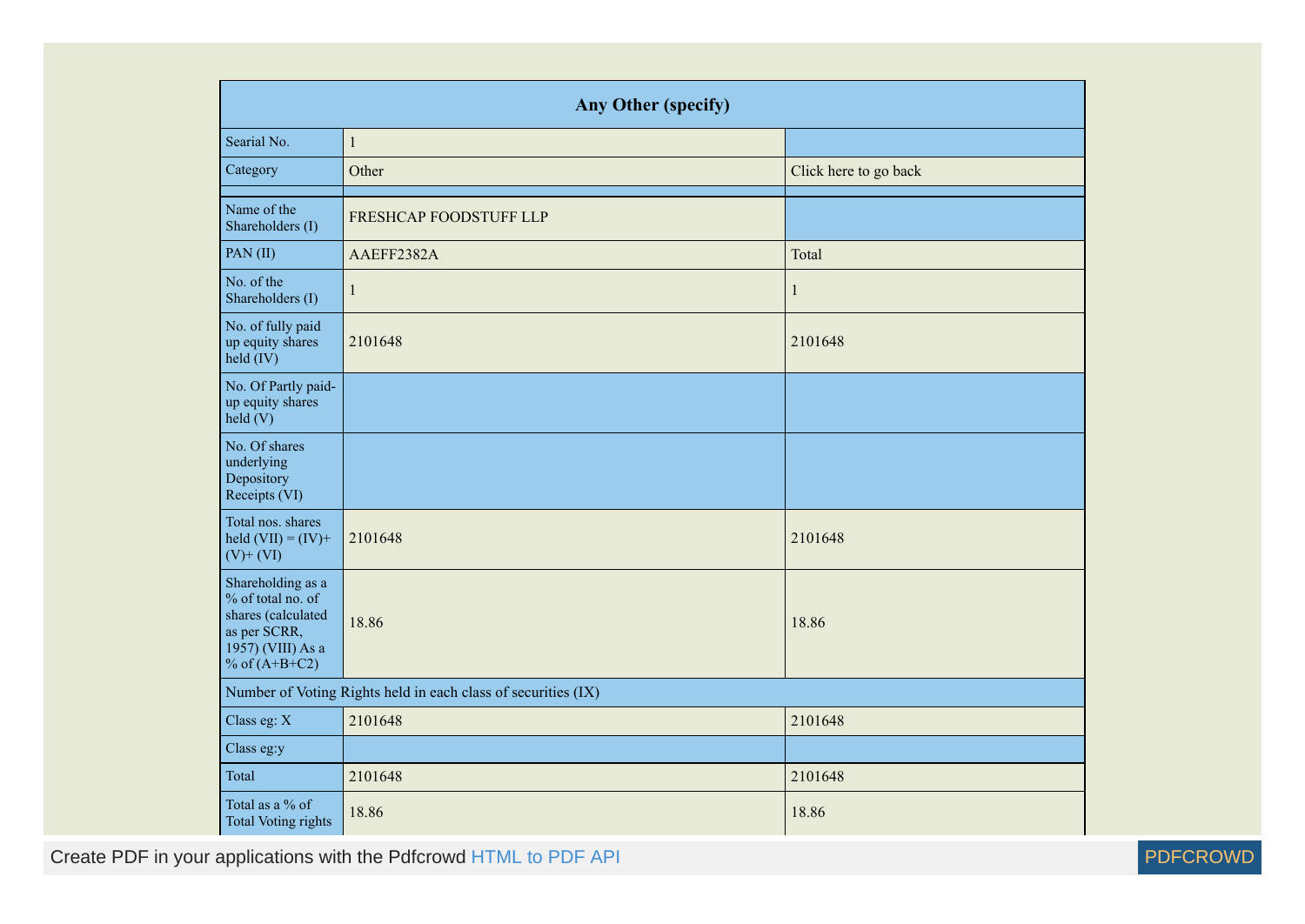| No. Of Shares<br>Underlying<br>Outstanding<br>convertible<br>securities $(X)$                                                                                                        |                                                         |         |
|--------------------------------------------------------------------------------------------------------------------------------------------------------------------------------------|---------------------------------------------------------|---------|
| No. of Shares<br>Underlying<br>Outstanding<br>Warrants (Xi)                                                                                                                          |                                                         |         |
| No. Of Shares<br>Underlying<br>Outstanding<br>convertible<br>securities and No.<br>Of Warrants (Xi)<br>(a)                                                                           |                                                         |         |
| Shareholding, as a<br>% assuming full<br>conversion of<br>convertible<br>securities (as a<br>percentage of<br>diluted share<br>capital) (XI)=<br>$(VII)+(X)$ As a %<br>of $(A+B+C2)$ | 18.86                                                   | 18.86   |
| Number of Locked in shares (XII)                                                                                                                                                     |                                                         |         |
| No. $(a)$                                                                                                                                                                            |                                                         |         |
| As a % of total<br>Shares held (b)                                                                                                                                                   |                                                         |         |
|                                                                                                                                                                                      | Number of Shares pledged or otherwise encumbered (XIII) |         |
| No. $(a)$                                                                                                                                                                            |                                                         |         |
| As a % of total<br>Shares held (b)                                                                                                                                                   |                                                         |         |
| Number of equity<br>shares held in<br>dematerialized<br>form (XIV)                                                                                                                   | 2101648                                                 | 2101648 |
| Reason for not providing PAN                                                                                                                                                         |                                                         |         |
|                                                                                                                                                                                      |                                                         |         |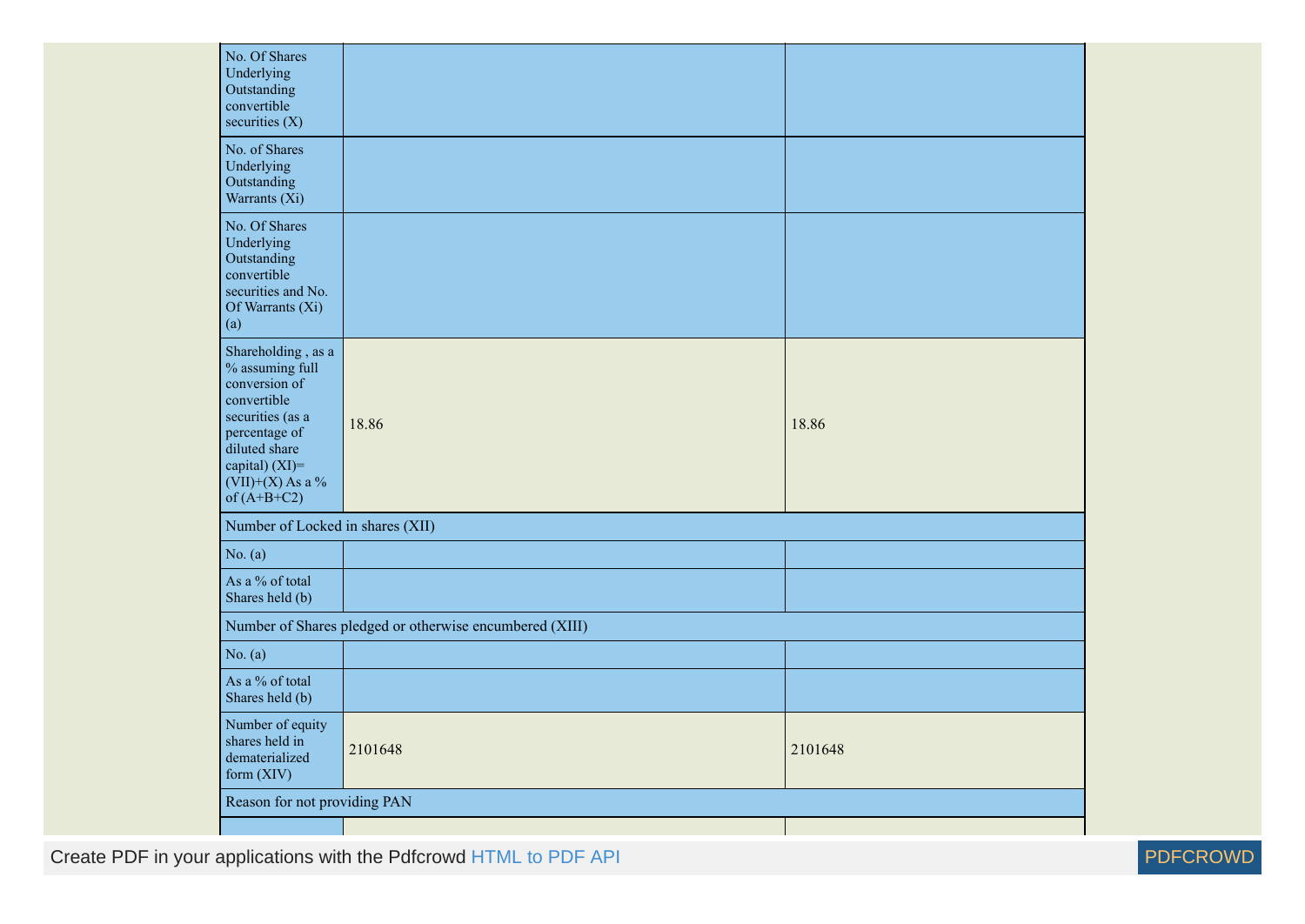| Reason for not<br>providing PAN |                       |  |
|---------------------------------|-----------------------|--|
| Shareholder type                | <b>Promoter Group</b> |  |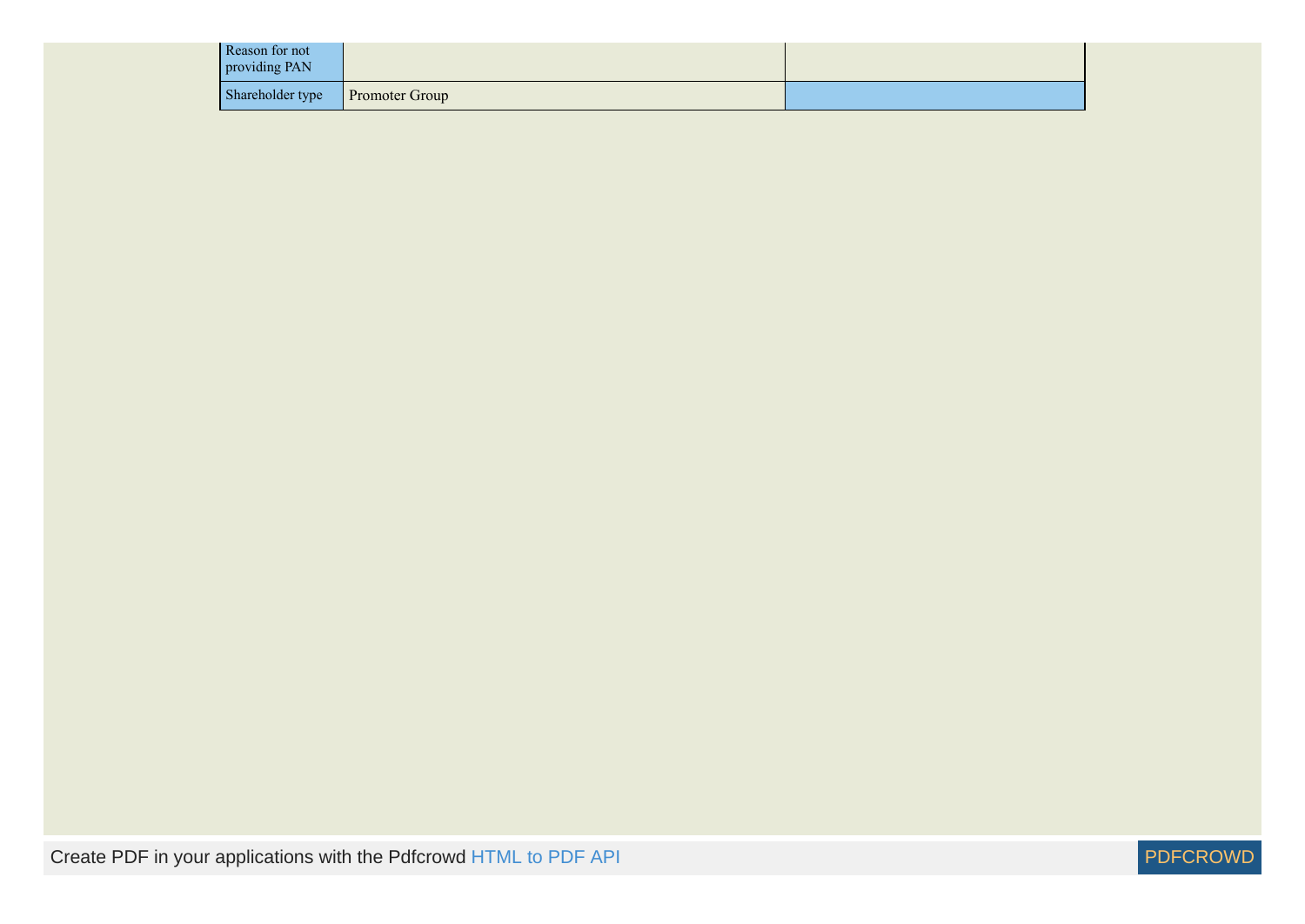| <b>Foreign Portfolio Investors</b>                                                                                   |                                                               |                       |  |  |  |  |  |  |  |
|----------------------------------------------------------------------------------------------------------------------|---------------------------------------------------------------|-----------------------|--|--|--|--|--|--|--|
| Searial No.                                                                                                          | $\mathbf{1}$                                                  |                       |  |  |  |  |  |  |  |
| Name of the<br>Shareholders (I)                                                                                      | PASSAGE TO INDIA MASTER FUND LIMITED                          | Click here to go back |  |  |  |  |  |  |  |
| PAN(II)                                                                                                              | AAECP2986K                                                    | Total                 |  |  |  |  |  |  |  |
| No. of fully paid<br>up equity shares<br>$\text{held}(\text{IV})$                                                    | 357500                                                        | 357500                |  |  |  |  |  |  |  |
| No. Of Partly paid-<br>up equity shares<br>$\text{held}$ (V)                                                         |                                                               |                       |  |  |  |  |  |  |  |
| No. Of shares<br>underlying<br>Depository<br>Receipts (VI)                                                           |                                                               |                       |  |  |  |  |  |  |  |
| Total nos. shares<br>held $(VII) = (IV) +$<br>$(V)$ + $(VI)$                                                         | 357500                                                        | 357500                |  |  |  |  |  |  |  |
| Shareholding as a<br>% of total no. of<br>shares (calculated<br>as per SCRR,<br>1957) (VIII) As a<br>% of $(A+B+C2)$ | 3.21                                                          | 3.21                  |  |  |  |  |  |  |  |
|                                                                                                                      | Number of Voting Rights held in each class of securities (IX) |                       |  |  |  |  |  |  |  |
| Class eg: X                                                                                                          | 357500                                                        | 357500                |  |  |  |  |  |  |  |
| Class eg:y                                                                                                           |                                                               |                       |  |  |  |  |  |  |  |
| Total                                                                                                                | 357500                                                        | 357500                |  |  |  |  |  |  |  |
| Total as a % of<br><b>Total Voting rights</b>                                                                        | 3.21                                                          | 3.21                  |  |  |  |  |  |  |  |
| No. Of Shares<br>Underlying<br>Outstanding                                                                           |                                                               |                       |  |  |  |  |  |  |  |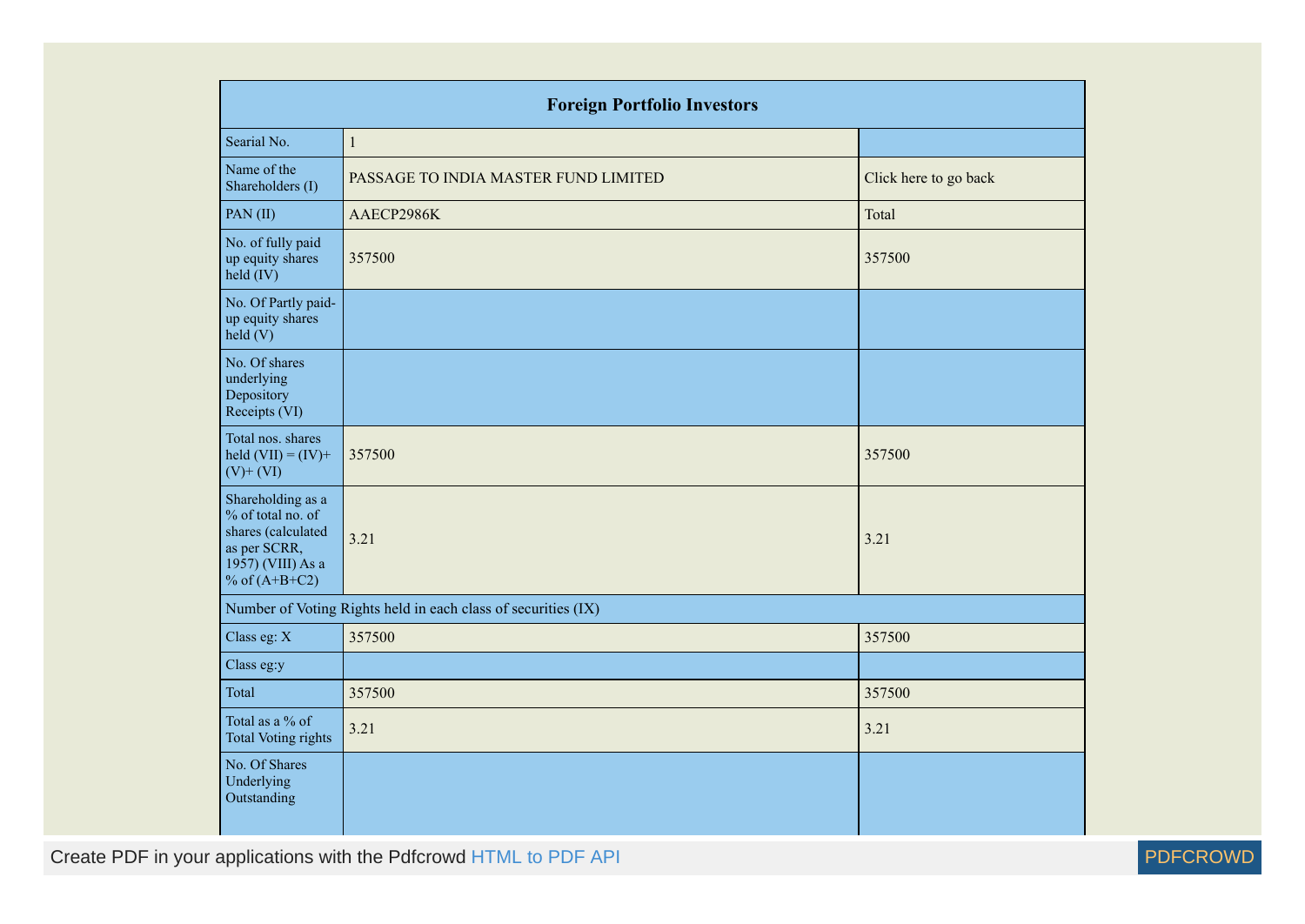| convertible<br>securities $(X)$                                                                                                                                                      |        |        |
|--------------------------------------------------------------------------------------------------------------------------------------------------------------------------------------|--------|--------|
| No. of Shares<br>Underlying<br>Outstanding<br>Warrants (Xi)                                                                                                                          |        |        |
| No. Of Shares<br>Underlying<br>Outstanding<br>convertible<br>securities and No.<br>Of Warrants (Xi)<br>(a)                                                                           |        |        |
| Shareholding, as a<br>% assuming full<br>conversion of<br>convertible<br>securities (as a<br>percentage of<br>diluted share<br>capital) (XI)=<br>$(VII)+(X)$ As a %<br>of $(A+B+C2)$ | 3.21   | 3.21   |
| Number of Locked in shares (XII)                                                                                                                                                     |        |        |
| No. $(a)$                                                                                                                                                                            |        |        |
| As a % of total<br>Shares held (b)                                                                                                                                                   |        |        |
| Number of equity<br>shares held in<br>dematerialized<br>form $(XIV)$                                                                                                                 | 357500 | 357500 |
| Reason for not providing PAN                                                                                                                                                         |        |        |
| Reason for not<br>providing PAN                                                                                                                                                      |        |        |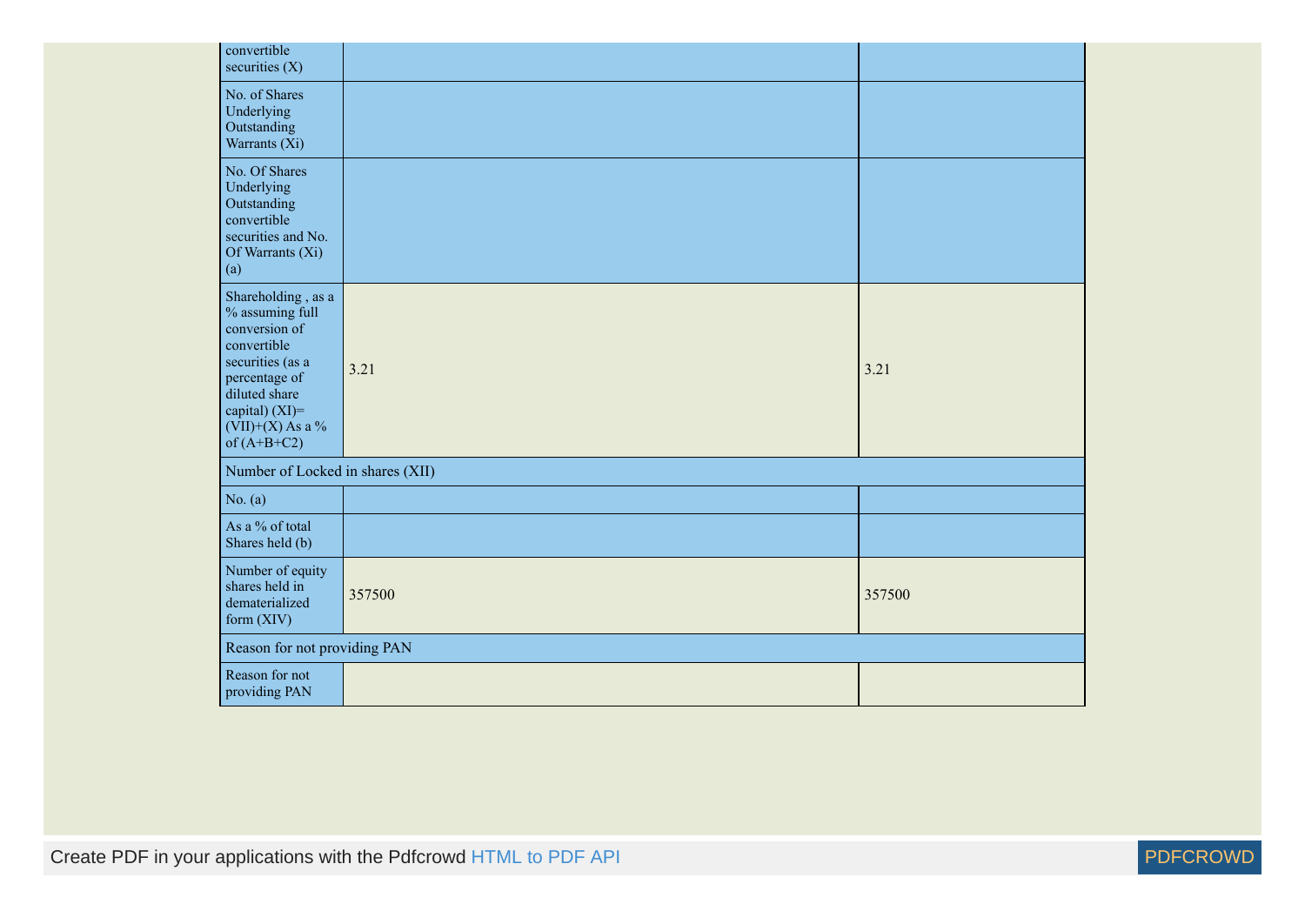| Individuals - ii. Individual shareholders holding nominal share capital in excess of Rs. 2 lakhs.                    |                                                               |                      |                       |  |  |  |  |  |  |
|----------------------------------------------------------------------------------------------------------------------|---------------------------------------------------------------|----------------------|-----------------------|--|--|--|--|--|--|
| Searial No.                                                                                                          | $\,1$                                                         | $\overline{c}$       |                       |  |  |  |  |  |  |
| Name of the<br>Shareholders (I)                                                                                      | <b>AVINASH P WADHWA</b>                                       | SHITAL NAVIN AGARWAL | Click here to go back |  |  |  |  |  |  |
| PAN(II)                                                                                                              | AAIPW9608A                                                    | ABHPA2123J           | Total                 |  |  |  |  |  |  |
| No. of fully paid<br>up equity shares<br>$held$ (IV)                                                                 | 135000                                                        | 125630               | 260630                |  |  |  |  |  |  |
| No. Of Partly paid-<br>up equity shares<br>$\text{held}(V)$                                                          |                                                               |                      |                       |  |  |  |  |  |  |
| No. Of shares<br>underlying<br>Depository<br>Receipts (VI)                                                           |                                                               |                      |                       |  |  |  |  |  |  |
| Total nos. shares<br>held $(VII) = (IV) +$<br>$(V)$ + $(VI)$                                                         | 135000                                                        | 125630               | 260630                |  |  |  |  |  |  |
| Shareholding as a<br>% of total no. of<br>shares (calculated<br>as per SCRR,<br>1957) (VIII) As a<br>% of $(A+B+C2)$ | 1.21                                                          | 1.13                 | 2.34                  |  |  |  |  |  |  |
|                                                                                                                      | Number of Voting Rights held in each class of securities (IX) |                      |                       |  |  |  |  |  |  |
| Class eg: X                                                                                                          | 135000                                                        | 125630               | 260630                |  |  |  |  |  |  |
| Class eg:y                                                                                                           |                                                               |                      |                       |  |  |  |  |  |  |
| Total                                                                                                                | 135000                                                        | 125630               | 260630                |  |  |  |  |  |  |
| Total as a % of<br><b>Total Voting rights</b>                                                                        | 1.21                                                          | 1.13                 | 2.34                  |  |  |  |  |  |  |
| No. Of Shares<br>Underlying<br>Outstanding                                                                           |                                                               |                      |                       |  |  |  |  |  |  |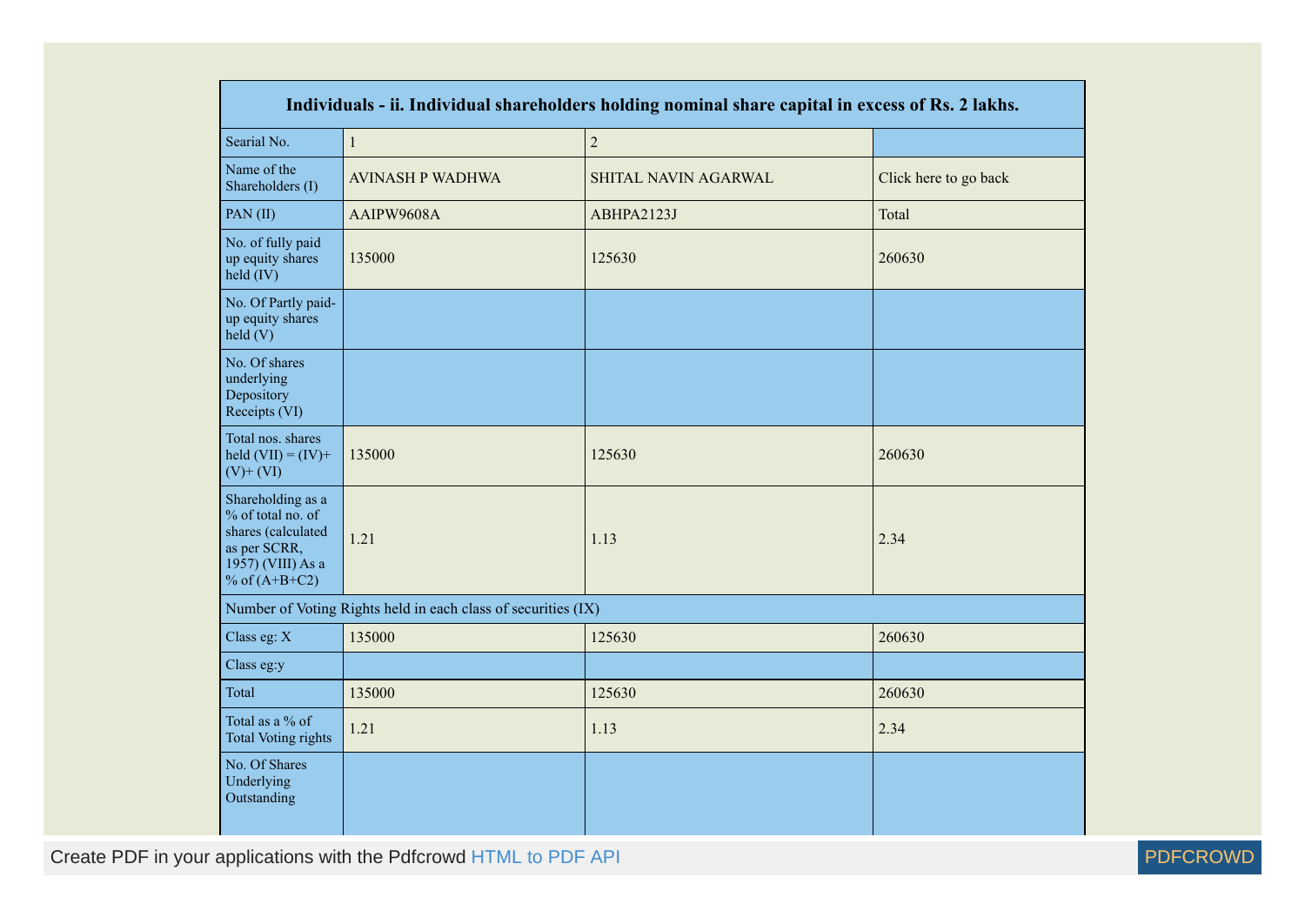| convertible<br>securities $(X)$                                                                                                                                                      |        |        |        |
|--------------------------------------------------------------------------------------------------------------------------------------------------------------------------------------|--------|--------|--------|
| No. of Shares<br>Underlying<br>Outstanding<br>Warrants (Xi)                                                                                                                          |        |        |        |
| No. Of Shares<br>Underlying<br>Outstanding<br>convertible<br>securities and No.<br>Of Warrants (Xi)<br>(a)                                                                           |        |        |        |
| Shareholding, as a<br>% assuming full<br>conversion of<br>convertible<br>securities (as a<br>percentage of<br>diluted share<br>capital) (XI)=<br>$(VII)+(X)$ As a %<br>of $(A+B+C2)$ | 1.21   | 1.13   | 2.34   |
| Number of Locked in shares (XII)                                                                                                                                                     |        |        |        |
| No. $(a)$                                                                                                                                                                            |        |        |        |
| As a % of total<br>Shares held (b)                                                                                                                                                   |        |        |        |
| Number of equity<br>shares held in<br>dematerialized<br>form (XIV)                                                                                                                   | 135000 | 125630 | 260630 |
| Reason for not providing PAN                                                                                                                                                         |        |        |        |
| Reason for not<br>providing PAN                                                                                                                                                      |        |        |        |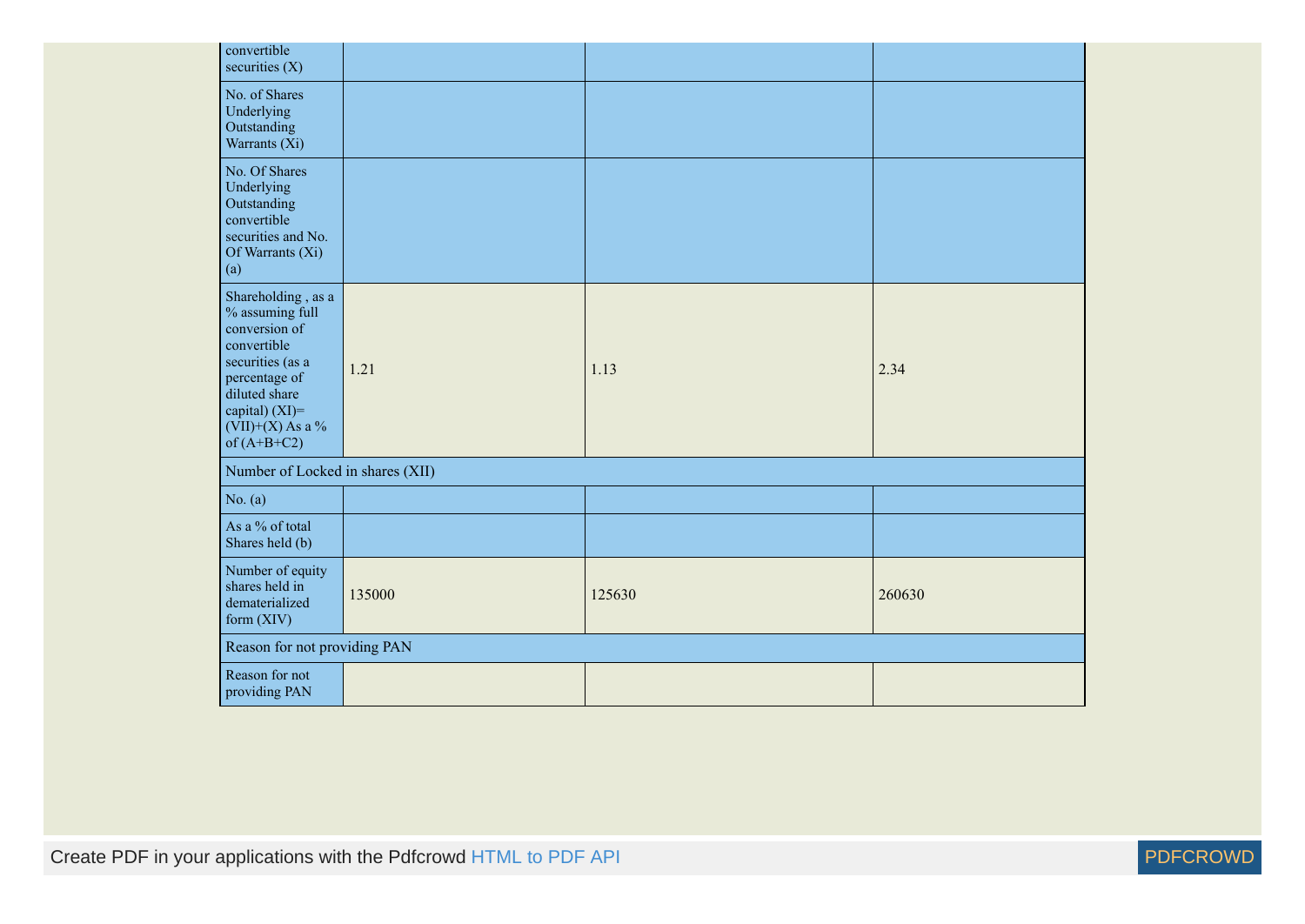| <b>Any Other (specify)</b>                                                                                           |                                                               |                         |                         |                           |                       |  |  |  |  |  |
|----------------------------------------------------------------------------------------------------------------------|---------------------------------------------------------------|-------------------------|-------------------------|---------------------------|-----------------------|--|--|--|--|--|
| Searial No.                                                                                                          | $\mathbf 1$                                                   | $\overline{2}$          | $\overline{\mathbf{3}}$ | $\overline{4}$            |                       |  |  |  |  |  |
| Category                                                                                                             | <b>Bodies Corporate</b>                                       | <b>Clearing Members</b> | <b>HUF</b>              | Non-Resident Indian (NRI) |                       |  |  |  |  |  |
| Category / More<br>than 1 percentage                                                                                 | Category                                                      | Category                | Category                | Category                  |                       |  |  |  |  |  |
| Name of the<br>Shareholders (I)                                                                                      |                                                               |                         |                         |                           | Click here to go back |  |  |  |  |  |
| PAN(II)                                                                                                              |                                                               |                         |                         | Total                     |                       |  |  |  |  |  |
| No. of the<br>Shareholders (I)                                                                                       | 69                                                            | 21                      | 176                     | 161                       | 427                   |  |  |  |  |  |
| No. of fully paid<br>up equity shares<br>$held$ (IV)                                                                 | 207933<br>6104                                                |                         | 197958<br>433829        |                           | 845824                |  |  |  |  |  |
| No. Of Partly paid-<br>up equity shares<br>held(V)                                                                   |                                                               |                         |                         |                           |                       |  |  |  |  |  |
| No. Of shares<br>underlying<br>Depository<br>Receipts (VI)                                                           |                                                               |                         |                         |                           |                       |  |  |  |  |  |
| Total nos. shares<br>held $(VII) = (IV) +$<br>$(V)$ + $(VI)$                                                         | 207933                                                        | 6104                    | 197958                  | 433829                    | 845824                |  |  |  |  |  |
| Shareholding as a<br>% of total no. of<br>shares (calculated<br>as per SCRR,<br>1957) (VIII) As a<br>% of $(A+B+C2)$ | 1.87                                                          | 0.05                    | 1.78                    | 3.89                      | 7.59                  |  |  |  |  |  |
|                                                                                                                      | Number of Voting Rights held in each class of securities (IX) |                         |                         |                           |                       |  |  |  |  |  |
| Class eg: X                                                                                                          | 207933                                                        | 6104                    | 197958                  | 433829                    | 845824                |  |  |  |  |  |
| Class eg:y                                                                                                           |                                                               |                         |                         |                           |                       |  |  |  |  |  |
| Total                                                                                                                | 207933                                                        | 6104                    | 197958                  | 433829                    | 845824                |  |  |  |  |  |
|                                                                                                                      |                                                               |                         |                         |                           |                       |  |  |  |  |  |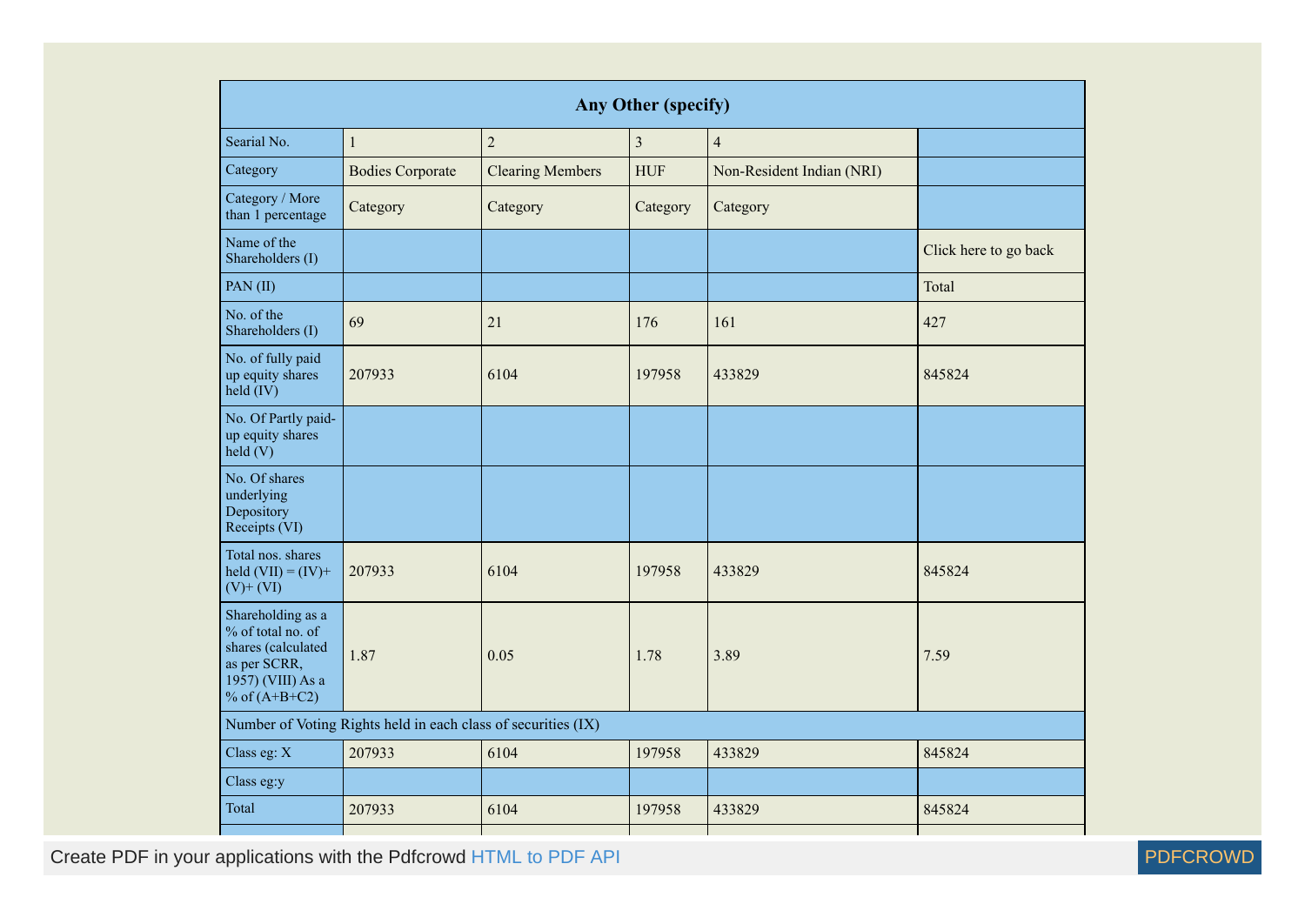| Total as a % of<br><b>Total Voting rights</b>                                                                                                                                        | 1.87   | 0.05 | 1.78   | 3.89   | 7.59   |
|--------------------------------------------------------------------------------------------------------------------------------------------------------------------------------------|--------|------|--------|--------|--------|
| No. Of Shares<br>Underlying<br>Outstanding<br>convertible<br>securities (X)                                                                                                          |        |      |        |        |        |
| No. of Shares<br>Underlying<br>Outstanding<br>Warrants (Xi)                                                                                                                          |        |      |        |        |        |
| No. Of Shares<br>Underlying<br>Outstanding<br>convertible<br>securities and No.<br>Of Warrants (Xi)<br>(a)                                                                           |        |      |        |        |        |
| Shareholding, as a<br>% assuming full<br>conversion of<br>convertible<br>securities (as a<br>percentage of<br>diluted share<br>capital) (XI)=<br>$(VII)+(X)$ As a %<br>of $(A+B+C2)$ | 1.87   | 0.05 | 1.78   | 3.89   | 7.59   |
| Number of Locked in shares (XII)                                                                                                                                                     |        |      |        |        |        |
| No. $(a)$                                                                                                                                                                            |        |      |        |        |        |
| As a % of total<br>Shares held (b)                                                                                                                                                   |        |      |        |        |        |
| Number of equity<br>shares held in<br>dematerialized<br>form (XIV)                                                                                                                   | 130433 | 6104 | 197958 | 384629 | 719124 |
| Reason for not providing PAN                                                                                                                                                         |        |      |        |        |        |
| Reason for not<br>providing PAN                                                                                                                                                      |        |      |        |        |        |